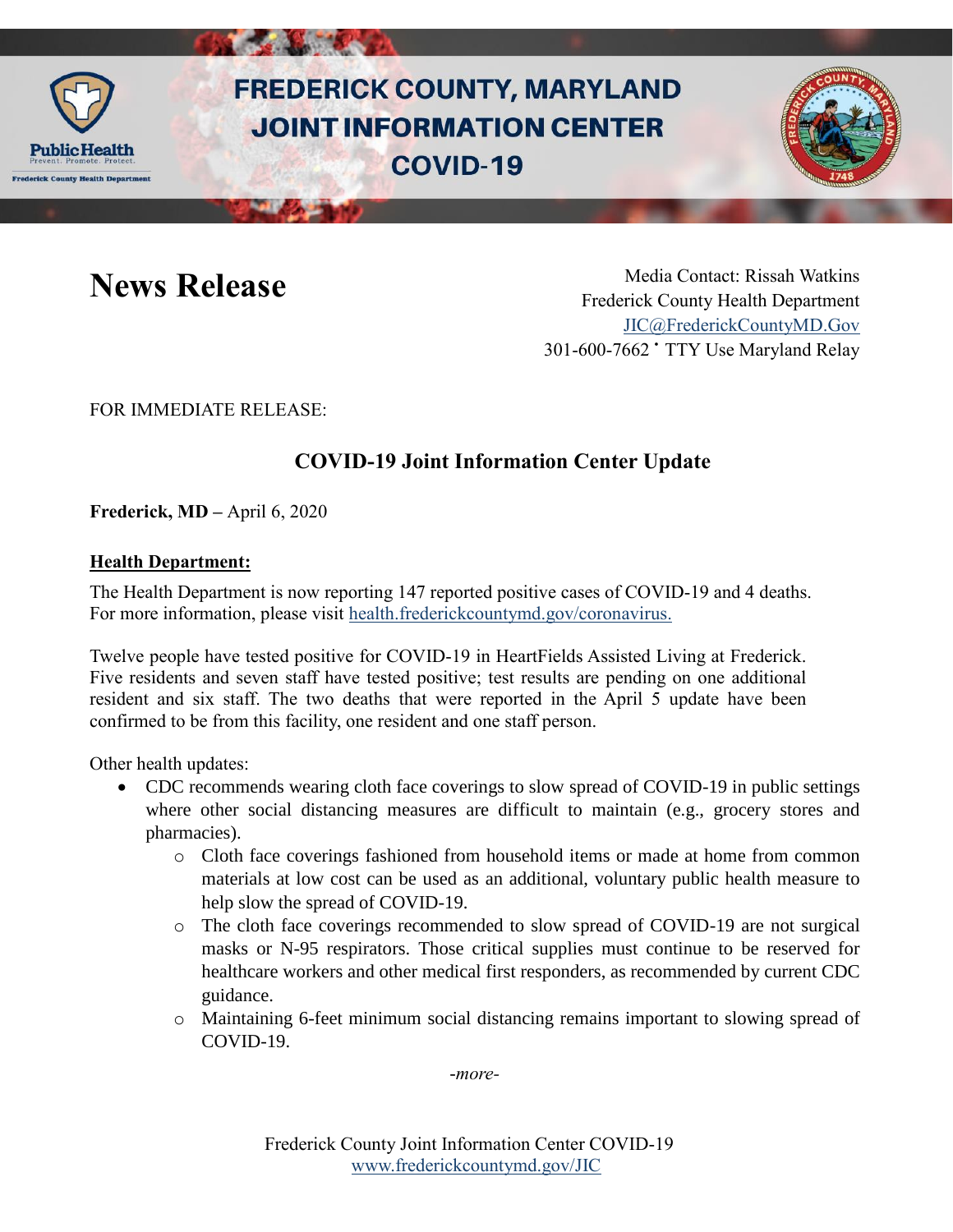

### **Page 2/JIC**

### **Child Advocacy Center:**

The Child Advocacy of Frederick County is closely monitoring the rapidly evolving COVID-19 crisis and has implemented precautions to protect our direct service clients, our staff and our multidisciplinary partners. Our dedicated staff and MDT partners are triaging cases and responding expeditiously and appropriately during this time. We are in communication with the National Children's Alliance and the Maryland Children's Alliance to develop creative child-focused approaches to service delivery that may require something other than remote activity. If you need assistance, support or additional information, please contact us Monday-Friday from 8 am to 4 pm at 301-600-1758, email us at [cacinfo@frederickcountymd.gov,](mailto:cacinfo@frederickcountymd.gov) or message us on [https://www.facebook.com/CACFrederick/.](https://www.facebook.com/CACFrederick/) The CAC posts updated information about its center, programming, information, resources and activities on our Facebook page.

April is Child Abuse Prevention month and the CAC reminds everyone that in times of crisis and economic instability, child abuse and neglect rates increase and those rates are likely to increase even further with this crisis due to the need for social isolation. However, there has been a decrease in reports because children are not going to school, participating in out-of-home activities, visiting places of worship or other public places where adults can look out for their safety and well-being. Therefore, we ask that any adult who interacts with a child whether face-to-face while practicing physical distancing, by telephone or through various virtual applications to please check-in with them; ask how they are doing, ask how their caregivers are managing, ask them what's changed in their family since the crisis, ask them if they feel safe. It is important for kids to know that someone is still looking out for them; that neighbors, teachers, family and community member are still there for them. Most importantly, if something does not look safe, sound safe or feel safe, make a report. The Frederick County Child Protective Services intake line is open 24 hours at 301-600-2464 or contact the Frederick County Sheriff's office at 301-600-1046. For health and human services resources, call 2-1-1 and for any emergency, dial 9-1-1.

### **Workforce Services:**

Workforce Services announces a new video that highlights some of the services that offered remotely to job seekers. This video is posted on the website [www.FrederickWorks.com,](http://www.frederickworks.com/) shared through their social media platforms, and can be viewed at [www.bit.ly/WFSRemote.](http://www.bit.ly/WFSRemote)

-*more-*